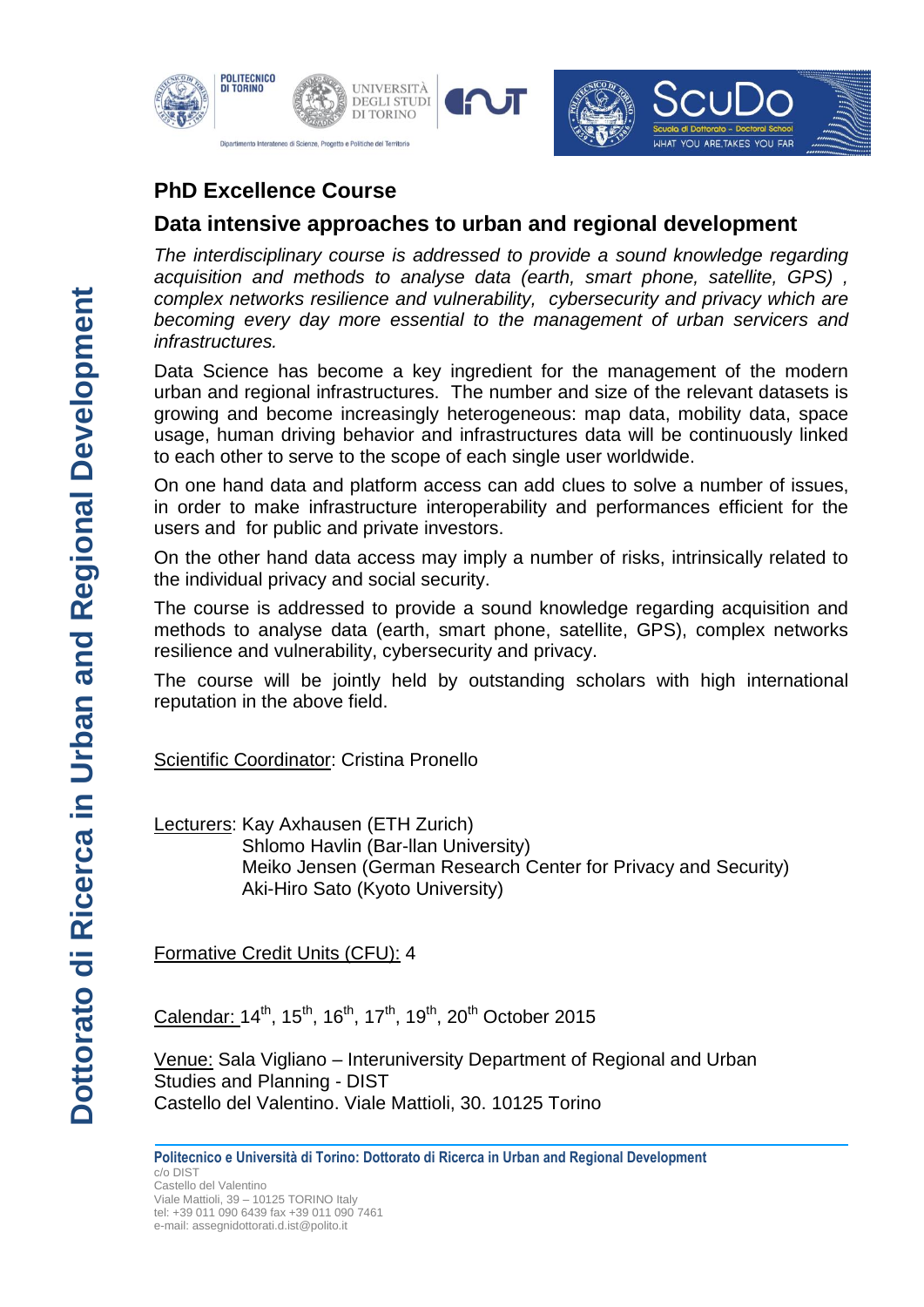## **Course scheduling**

#### **14 October 2015**

### **9:00-13:00**

Opening and plenary session of the International Conference: Challenges in Data Science: a complex systems perspective October 14-17 2015. Castello del Valentino. Torino, Italy

#### **The students can attend to the conference plenary in video streaming, in Sala Vigliano - DIST**

Topics and programme at: http://bit.do//DataScienceChallenges

## **15:00-17:00**

Prof. Aki-Hiro Sato Participatory design from a data-centric point of view

- Guidance (0.5h)
- Lectures on data-centric science (1.5h)
	- 1. Open data
	- 2. Government open data (e-Stat)
	- 3. Design with data
	- 4. Types of data
	- 5. Grid square statistics data
	- 6. Exemplar studies

### **15 October 2015**

#### **11:00-13:00**

Prof. Aki-Hiro Sato Participatory design from a data-centric point of view (continues)

- Practical data analysis and visualization technique (2h)
	- 1. Data analysis
	- 2 Visualization

### **15:00-16:00**

Prof. Aki-Hiro Sato Participatory design from a data-centric point of view (continues) • Brain storming (1h)

### **16:00-18:00**

Prof. Shlomo Havlin Percolation of Complex Networks (2 hours)

### **16 October 2015**

#### **9:00-11:00**

Prof. Kay Axhausen Social media and travel behaviour.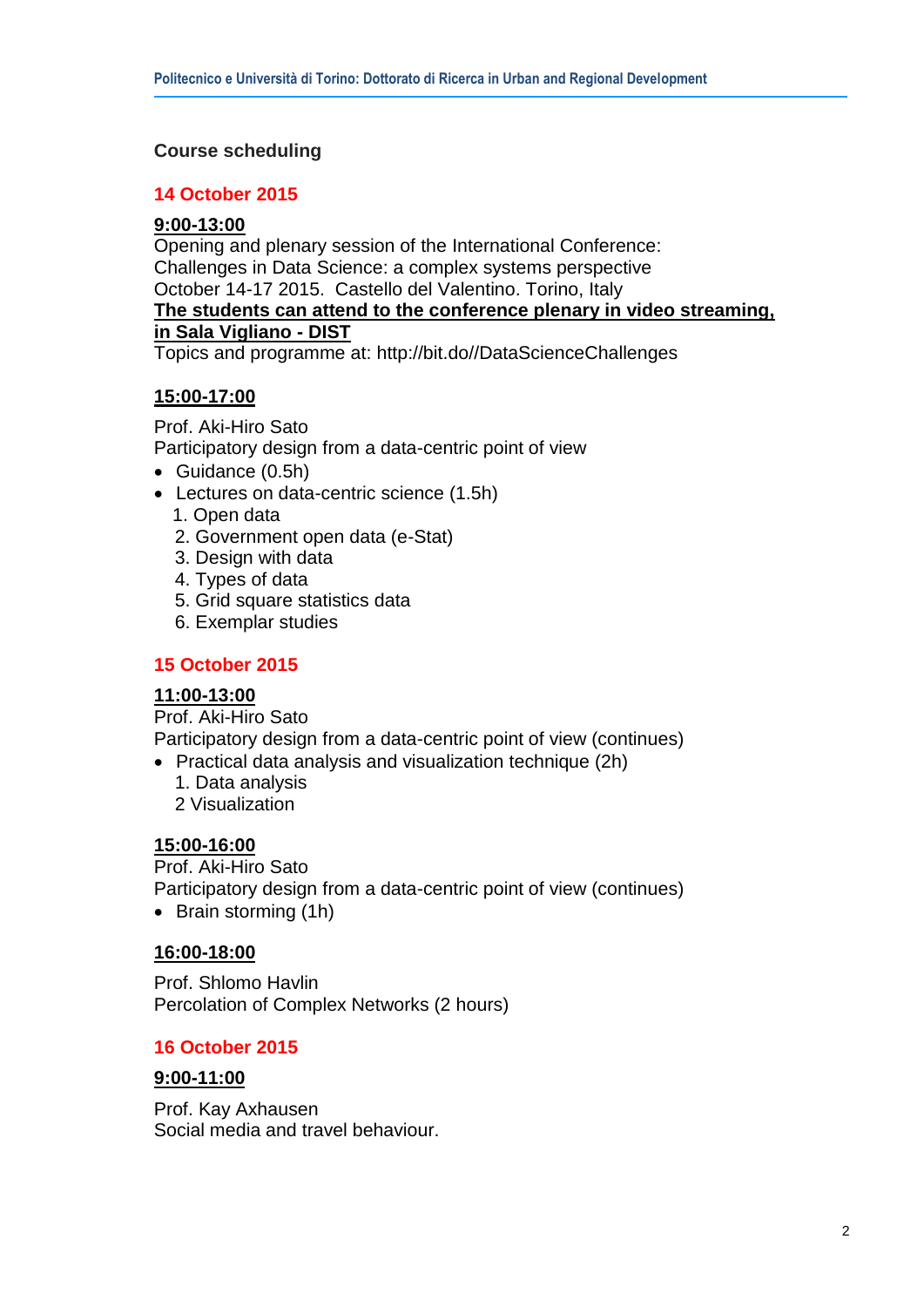Smart cards in transport research: limits and potentials (2h)

### **11:00-13:00**

### **The students can attend to the conference plenary in video streaming, in Sala Vigliano - DIST**

#### **15:00-18:30**

Prof. Aki-Hiro Sato Participatory design from a data-centric point of view (continues)

- Participatory design work (2.5h)
- Presentation (1.0h)

### **17 October 2015**

#### **9:00-13:00**

#### **14:30-19:00**

Last plenary session of the International Conference: Challenges in Data Science: a complex systems perspective October 14-17 2015 Castello del Valentino Torino, Italy **The students can attend to the conference plenary in video streaming, in room 8V** Topics and programme at: http://bit.do//DataScienceChallenges

### **19 October 2015**

### **9:00-12:00**

Prof. Meiko Jensen Introduction and Assessment of Privacy Idea (1h) Lecture: Privacy laws, concepts, protection goals (2h)

### **14:00-17:00**

Prof. Meiko Jensen Exercise: Privacy-relevant data: what is that? (1h) Lecture: Privacy from a technical point of view (2h)

#### **20 October 2015**

#### **9:00-11:00**

Prof. Meiko Jensen Open discussion: Privacy in data science (2h)

## **The teachers (in alphabetical order)**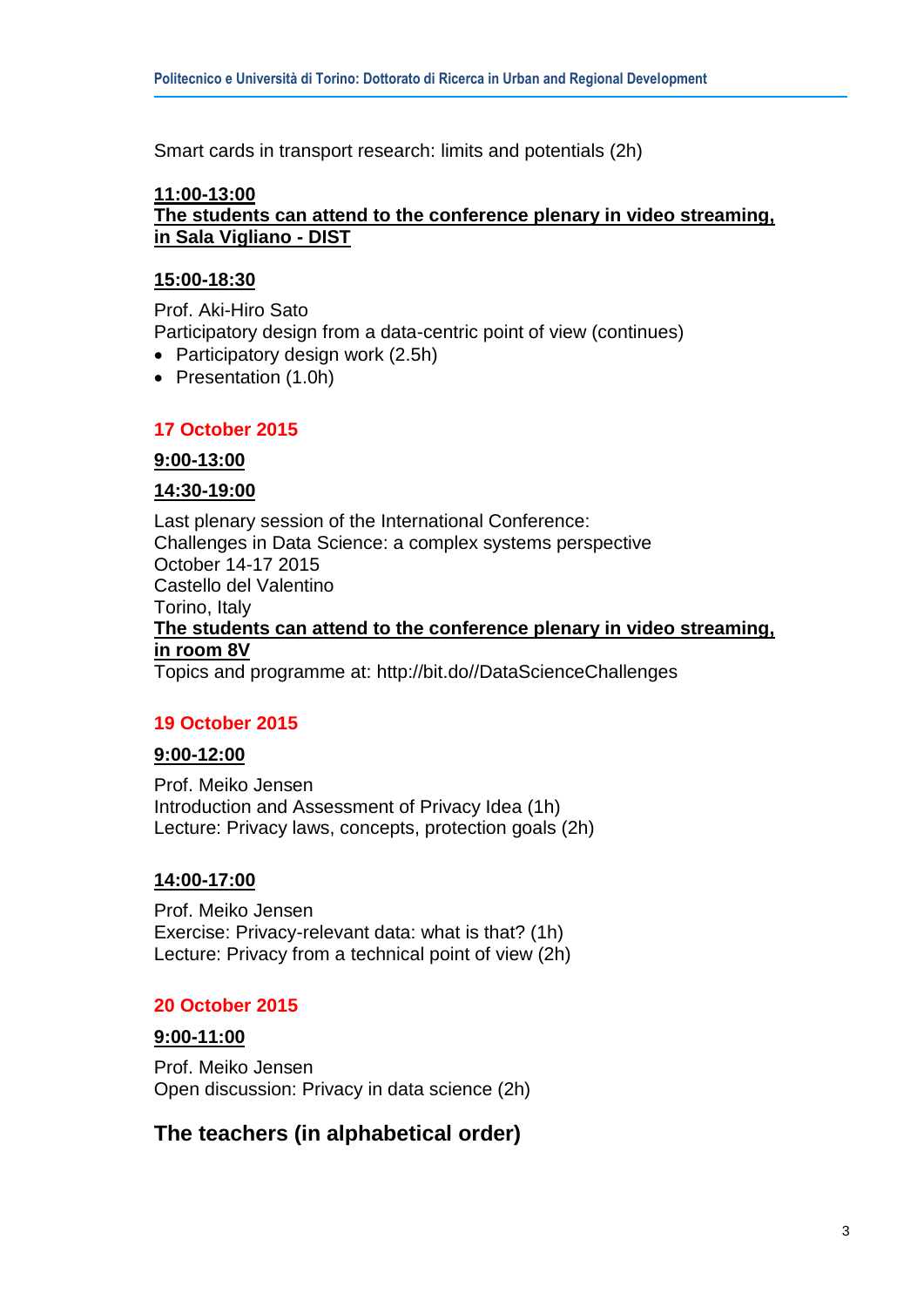**K.W. Axhausen** is Professor of Transport Planning at the Eidgenössische Technische Hochschule (ETH) Zürich (Swiss Federal Institute of Technology). He holds his post in the Institute for Transport Planning and Systems of the Department of Civil, Environmental and Geomatic Engineering. Before his appointment at ETH he worked at the Leopold-Franzens Universität, Innsbruck, Imperial College London and the University of Oxford. He holds a PhD in Civil Engineering from the Universität Karlsruhe (now KIT) and an MSc from the University of Wisconsin – Madison. He has been involved in the measurement and modelling of travel behaviour for the past 30 years contributing especially to the literature on stated preferences, micro-simulation of travel behaviour, valuation of travel time and its components, parking behaviour, activity scheduling and travel diary data collection.

One strand of his current work focuses on the micro-simulation of daily travel behaviour and long-term mobility choices (See [www.matsim.org](http://www.matsim.org/) for details). This work is supported by analyses of human activity spaces and their dependence on the traveller's personal social network. Recent work is experimenting with direct demand models as a radical alternative to disaggregate and aggregate models. The second strand of his work is dedicated to the evaluation of transport projects. The current work on land use transport modelling is motivated by the shortcomings of standard cost-benefit analysis (See [www.sustaincity.eu](http://www.sustaincity.eu/) ). He led the effort for the new Swiss cost-benefits guideline (SN 640 820ff) and of the recent German value of time study.

He was the chair of the International Association of Travel Behaviour Research (IATBR) and is editor-in-chief of Transportation and earlier of DISp, both ISI indexed journals.

**Shlomo Havlin** is head of the **Complex Networks National Excellence Centre**. He is a Professor in the Department of Physics at Bar-Ilan University, Ramat-Gan, Israel. (URL: http://havlin.biu.ac.il). He served as President of the Israel Physical Society (1996-1999), Dean of Faculty of Exact Sciences (1999-2001), Chairman, Department of Physics (1984-1988). He obtained the *Rothschild Prize* for Physics and Chemistry, the *Lilienfeld Prize* of the American Physical Society (2010), the *Weizmann Prize* (Israel, 2009), the *Nicholson Medal* of the American Physical Society (2006), the Humboldt Senior Scientist Award (Germany, 1992) and the *Landau Prize* for outstanding Research (1988). He is a Fellow of the American Physical Society since 1995 and a Fellow of the Institute of Physics in England since 2000. He is currently Director of the Excellence National Network Center supported by the Israel Science Foundation. He is in the Editorial Boards of Physica A, New Journal of Physics, Fractals and Co-Editor of Europhysics Letters. He published more than 700 scientific papers and 12 books. He is highly cited: according to the ISI Web of Science, Havlin got over 32000 citations with over 3000 citations last year. Sixty three papers with more than 100 citations, 82 papers with more than 82 citations (H=82). Ten papers of the last 10 years are between the top 1% cited. In Google Scholar: over 52000 citations with over 6000 last year, H = 103, and H=70 in the last 5 years. His h-index is 82. Havlin presented over 230 plenary and invited talks at international conferences.